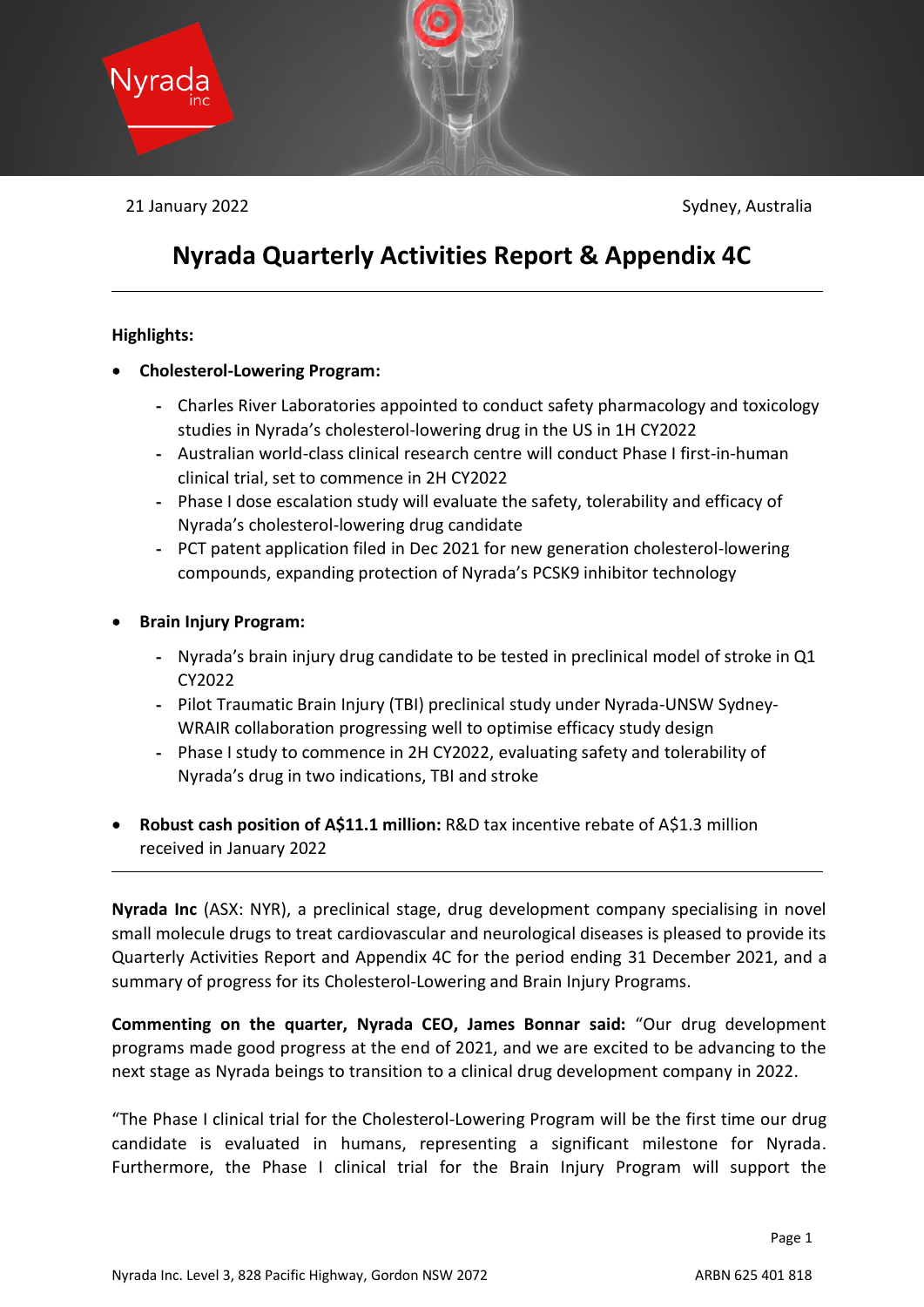

development of Nyrada's drug in both TBI and stroke indications, significantly expanding the commercial opportunities available to the Company. The team and I look forward to keeping investors informed of our progress in what we expect will be an active and exciting year for Nyrada," Mr Bonnar added.

#### **Preclinical Program Update**

#### **Cholesterol-Lowering Program – PCSK9 inhibitor**

#### Preclinical Studies

Nyrada has appointed Charles River Laboratories, Inc. ("Charles River") to conduct the Company's preclinical studies in the US in the first half of this year, ahead of a Phase I cholesterol-lowering trial in Australia. Charles River has supported the development of more than 80% of the drugs approved by the US Food & Drug Administration in the past three years.

The required preclinical studies will be used to evaluate the safety and tolerability of Nyrada's drug in research models. This is a necessary part of the drug development process given Nyrada's candidate has not been tested in humans. Data from these studies will determine the safe starting dose for the Phase I first-in-human study.

#### Phase I Study

The Phase I study will be a first-in-human, double-blind, randomised, dose escalation design evaluating the safety, tolerability, and pharmacokinetics of Nyrada's leading drug candidate in approximately 56 healthy volunteers aged 18 to 50 years. The Company will also evaluate efficacy by measuring changes in LDL or "bad" cholesterol levels in the blood.

Nyrada's drug candidate will be administered to participants as a once daily oral dose over the 14-day treatment period, to assess safety, tolerability, and efficacy. In the trial, participants will be split into 7 groups of 8, with each person in groups 1-5 receiving a single dose of Nyrada's drug candidate or placebo, whilst healthy volunteers in groups 6 and 7 will receive a dose of Nyrada's drug candidate or placebo over 14 days. Pathology samples and data will be collected at selected time points over the trial period for all groups.

Pending scale-up manufacturing of the drug and ethics committee approval of the trial protocol, recruitment and dosing of the first participant is expected to commence in 2H CY2022.

## Patent Cooperation Treaty (PCT) Application

Nyrada's medicinal chemistry program continued to generate further promising PCSK9 inhibitor analogues, which enabled the Company to file a PCT application for new generation PCSK9 inhibitor compounds in December 2021. A PCT application makes it possible to seek protection for an invention simultaneously in a large number of countries by filing a single "international"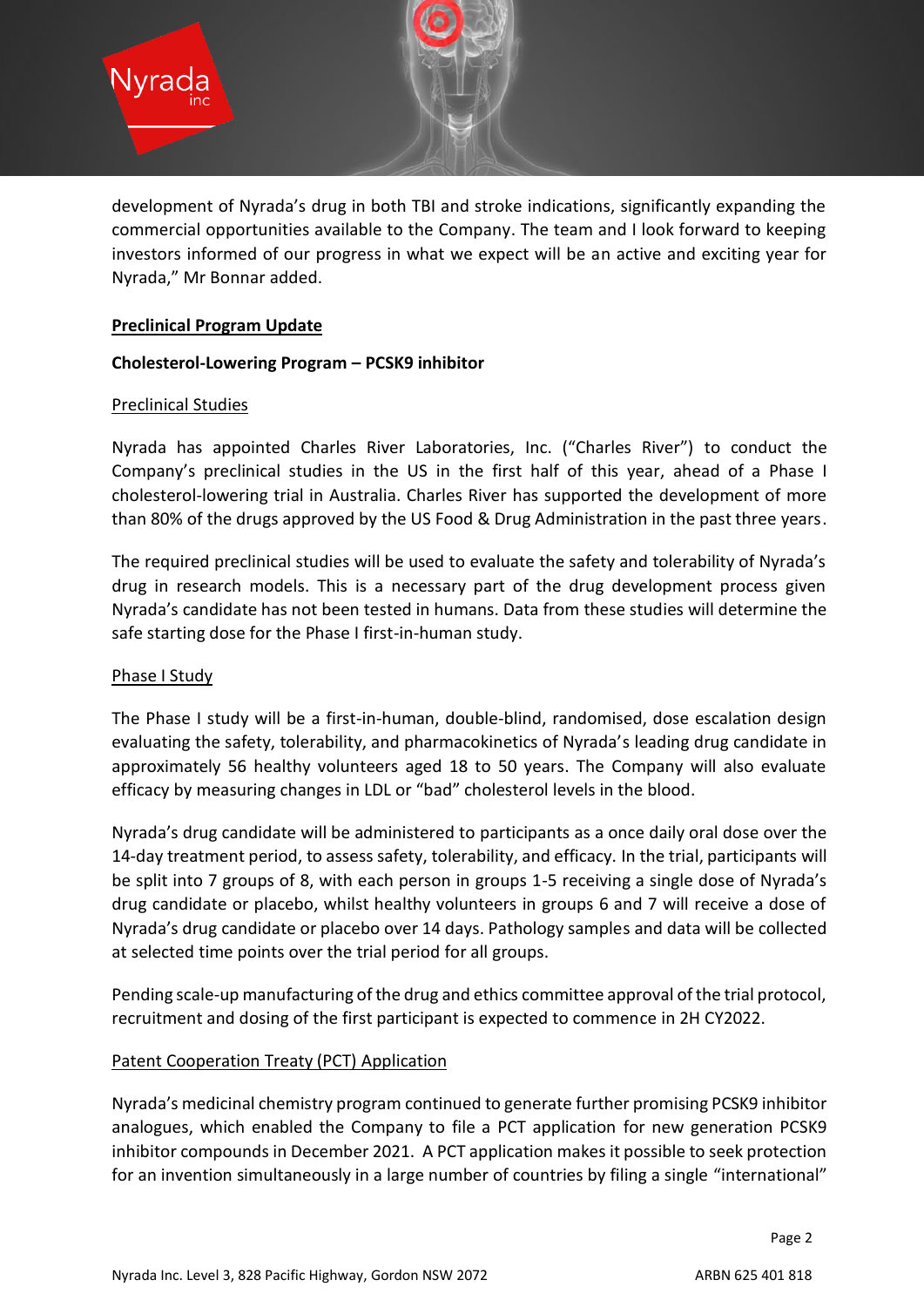

patent application, instead of filing several separate national or regional applications. This application builds on the patent granted by the US Patent and Trademark Office, as announced on 30 July 2021, and the corresponding European Patent which is in the final stages of examination.

#### **Brain Injury Program**

## Preclinical TBI Efficacy Study Progress

In the lead-up to the efficacy study with Nyrada's brain injury drug candidate, a pilot study is being conducted to optimise the design of the efficacy study. A key focus of this pilot study is to refine the location and extent of injury in each model and select optimal timepoints to assess a therapeutic effect of Nyrada's drug in preventing secondary brain injury.

Brain samples from the Controlled Cortical Impact (CCI) and Penetrating Ballistic Brain Injury (PBBI) models have been collected from the Walter Reed Army Institute of Research (WRAIR) and are currently undergoing assessment at the Translational Neuroscience Facility of UNSW, utilising their sophisticated MRI technology (T2-weighted and Fractional Anisotropy MRI) to establish the nature and extent of injury. This reflects brain imaging technology used in hospital emergency rooms.

The data from the pilot study will allow Nyrada to ascertain the number of animals that will be required to provide a meaningful assessment of the therapeutic effect of the Company's drug.

## Testing Nyrada's Brain Injury Drug Candidate in Stroke

The efficacy of Nyrada's brain injury drug candidate will be evaluated in a well-established preclinical model of stroke during the first quarter of this year. The model is called the Photothrombotic Model of Ischemia, where localised clot formation is achieved in a specific brain region, leading to a stroke. This model was previously used by Nyrada to test the efficacy of its first-generation molecule, which showed a promising efficacy signal.

This work in stroke is outside of the studies being undertaken as part of Nyrada's collaboration with WRAIR and UNSW. WRAIR's focus remains solely on developing a drug to mitigate the impact of TBI on military service members.

A key advantage of the drug that Nyrada is developing is it can be administered to stroke and TBI patients in the same manner, by way of intravenous dosing over a 3-day period, which is matched to patient emergency hospital admission.

#### Phase I Study

Nyrada expects to commence a Phase I first-in-human study for its Brain Injury Program in the second half of CY2022. The Phase I study will be run in Australia and will evaluate the safety and tolerability of the Company's brain injury drug candidate.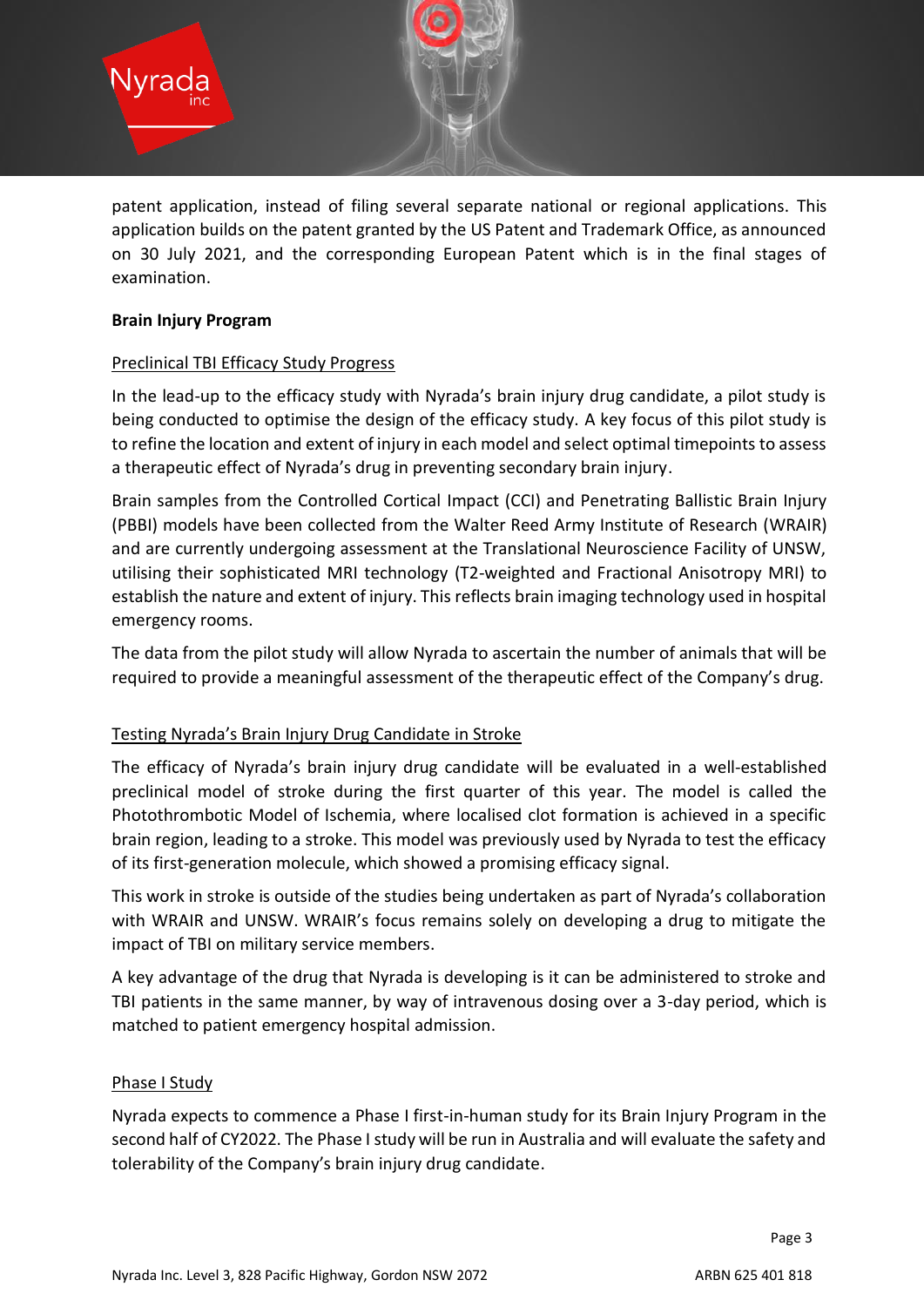

Nyrada will provide an update on the preclinical studies with WRAIR and UNSW, as well selection of the contract research organisation and study design for the Phase I study in the first half of this year.

#### **Corporate and Financial Summary**

#### **Cash Flow & Cash Position**

Total cash operating outflows for the December 2021 quarter were approximately A\$1.3 million (A\$1.2 million in the prior quarter). The Company anticipates cash outflows in future quarters will increase as both Programs progress towards Phase I clinical trials.

Nyrada's cash position was A\$11.1 million as at 31 December 2021. Subsequent to the end of the quarter, the Company received a FY2021 R&D tax incentive refund of \$1.3 million, further boosting available capital resources. In accordance with Listing Rule 4.7C, payments made to related parties and their associates included in item 6.1 of the Appendix 4C was approximately A\$162,000 and included Director fees.

A summary of the operating cashflows for the twelve months ending 31 December 2021, compared with the proposed use of funds in Year 2 of Nyrada's Prospectus dated 26 November 2019 and Supplementary Prospectus dated 9 December 2019 is outlined below:

|                                         | Year 2<br>12-month period<br>Per Prospectus (A\$) | 12-month period<br>ending 31 Dec 2021<br>(A\$) |
|-----------------------------------------|---------------------------------------------------|------------------------------------------------|
| Research & Development (R&D) - Salaries | 1,500,000                                         | 928,000                                        |
| R&D - Brain Injury program              | 1,000,000                                         | 910,000                                        |
| R&D – Cholesterol-Lowering program      | 700,000                                           | 1,550,000                                      |
| Other R&D                               | 500,000                                           | 13,000                                         |
| Repayment of part of the Noxopharm Loan |                                                   | 342,000                                        |
| <b>Working Capital</b>                  | 700.000                                           | 1,809,000                                      |
| Government grants and tax incentives    |                                                   | (976,000)                                      |
| <b>Total</b>                            | 4,400,000                                         | 4,576,000                                      |

During the twelve-month period ending 31 December 2021, overall R&D spend remains broadly in line with the estimated use of funds as set out in the Prospectus and Supplementary Prospectus.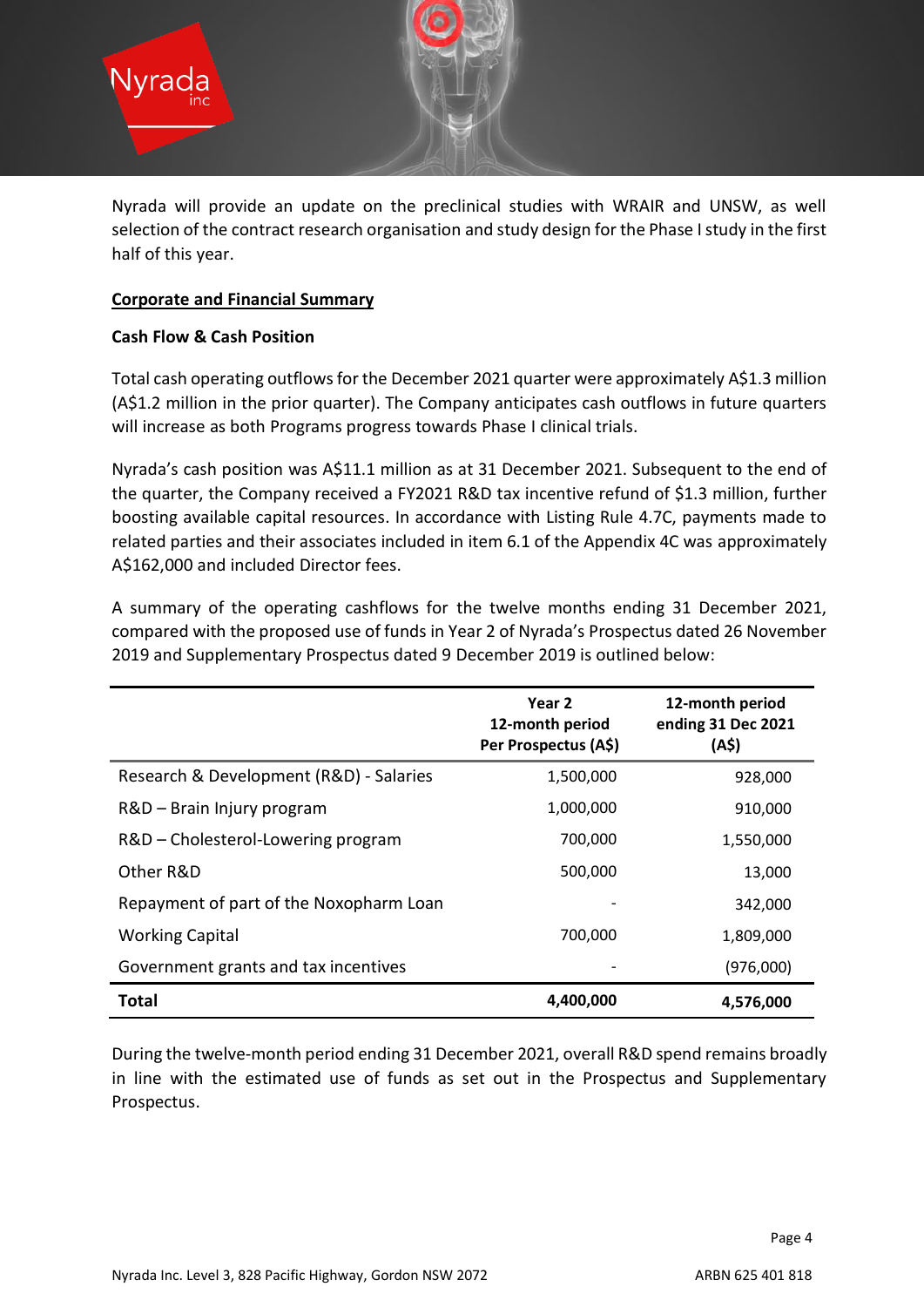

The estimated R&D Tax incentive inflows for FY19, FY20 and FY21 were not included in the use of funds statement and are partially funding the working capital requirements along with the Company's R&D programs.

Nyrada believes the working capital outflows are consistent with the requirements for an ASX listed biotech company of its size. As a result of last year's capital raise, the Company has sufficient cash reserves to complete Phase I studies in both its Brain Injury and Cholesterol-Lowering programs.

-ENDS-

#### **About Nyrada Inc**

Nyrada is a preclinical stage, drug discovery and development company, specialising in novel small molecule drugs to treat cardiovascular and neurological diseases. The Company has two main programs, each targeting market sectors of significant size and considerable unmet clinical need. These are a cholesterol-lowering drug and a drug to treat brain injury, specifically traumatic brain injury and stroke. Nyrada Inc. ARBN 625 401 818 is a company incorporated in the state of Delaware, US, and the liability of its stockholders is limited.

[www.nyrada.com](http://www.nyrada.com/)

*Authorised by Mr. John Moore, Non-Executive Chairman, on behalf of the Board.*

**Investor & Corporate Enquiries: Company Secretary:** Laura Vize **David Franks** Investor Relations Manager T: 02 8072 1400 E: [info@nyrada.com](mailto:info@nyrada.com)

T: 02 9498 3390 **E:** [David.Franks@automicgroup.com.au](mailto:David.Franks@automicgroup.com.au)

**Media Enquiries:** Catherine Strong Citadel-MAGNUS T: 02 8234 0111 E: [cstrong@citadelmagnus.com](mailto:cstrong@citadelmagnus.com)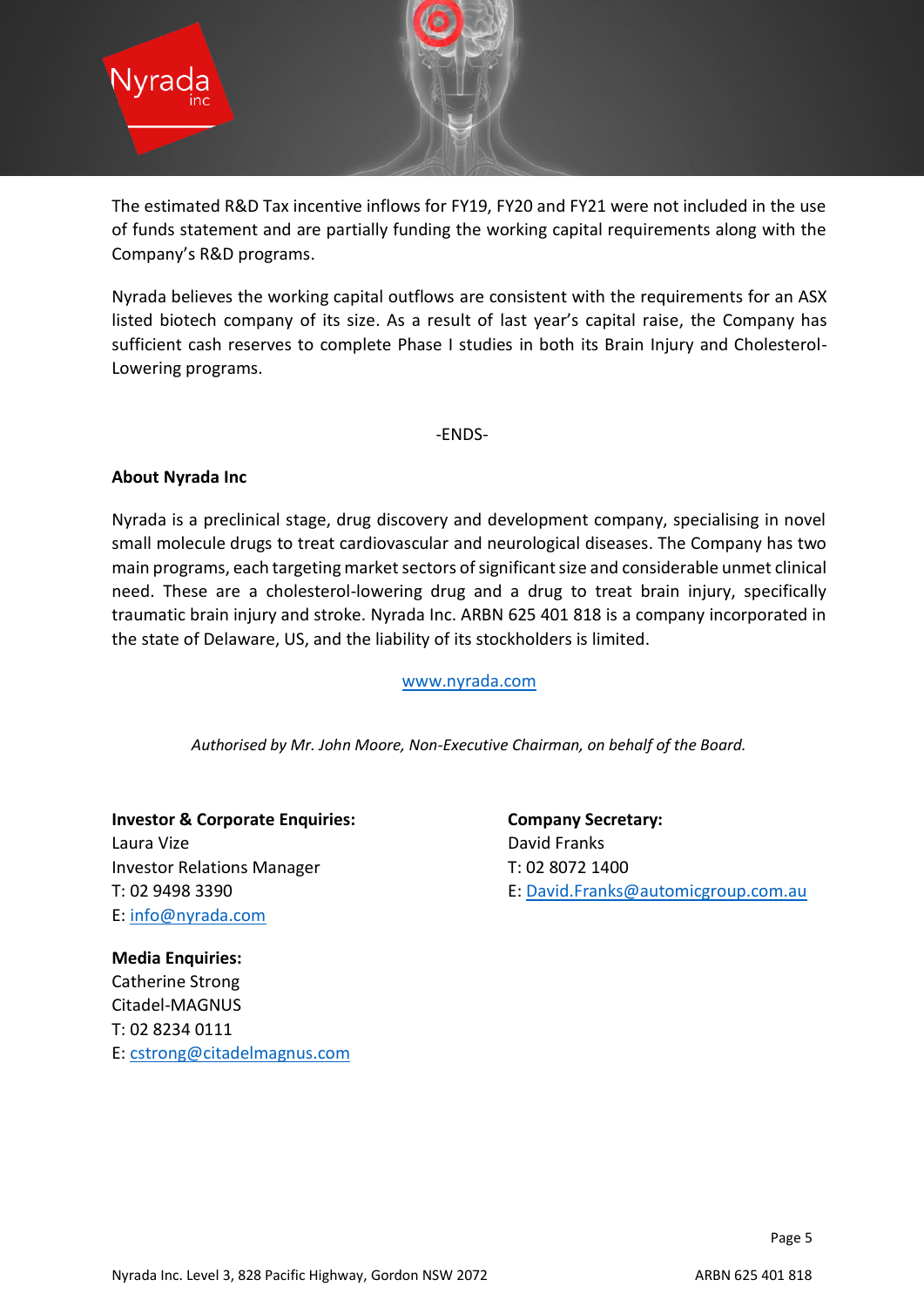

#### **Forward-Looking Statements**

This announcement may contain forward-looking statements. You can identify these statements by the fact they use words such as "aim", "anticipate", "assume", "believe", "continue", "could", "estimate", "expect", "intend", "may", "plan", "predict", "project", "plan", "should", "target", "will" or "would" or the negative of such terms or other similar expressions. Forward-looking statements are based on estimates, projections, and assumptions made by Nyrada about circumstances and events that have not yet taken place. Although Nyrada believes the forward-looking statements to be reasonable, they are not certain. Forwardlooking statements involve known and unknown risks, uncertainties and other factors that are in some cases beyond the Company's control that could cause the actual results, performance or achievements to differ materially from those expressed or implied by the forward-looking statement.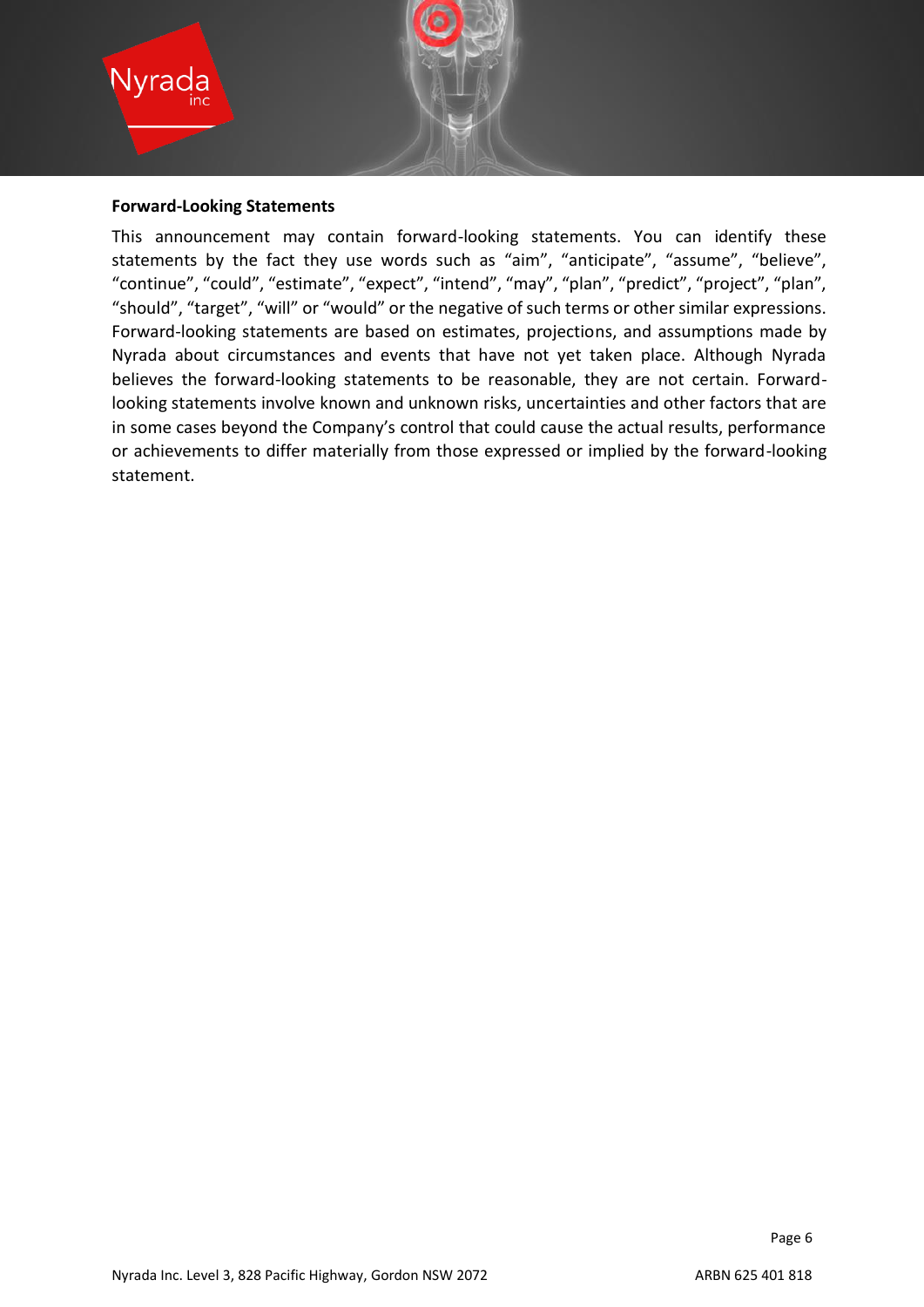# **Appendix 4C**

# **Quarterly cash flow report for entities subject to Listing Rule 4.7B**

#### **Name of entity**

Nyrada Inc.

**ABN Quarter ended ("current quarter")**

54 625 401 818 31 December 2021

| <b>Consolidated statement of cash flows</b> |                                                     | <b>Current quarter</b><br>\$A'000 | Year to date<br>(6 months)<br>\$A'000 |
|---------------------------------------------|-----------------------------------------------------|-----------------------------------|---------------------------------------|
| 1.                                          | Cash flows from operating activities                |                                   |                                       |
| 1.1                                         | Receipts from customers                             |                                   |                                       |
| 1.2                                         | Payments for                                        |                                   |                                       |
|                                             | research and development<br>(a)                     | (541)                             | (1,043)                               |
|                                             | product manufacturing and operating<br>(b)<br>costs |                                   |                                       |
|                                             | advertising and marketing<br>(c)                    |                                   |                                       |
|                                             | leased assets<br>(d)                                |                                   |                                       |
|                                             | staff costs<br>(e)                                  | (236)                             | (464)                                 |
|                                             | (f)<br>administration and corporate costs           | (539)                             | (1,004)                               |
| 1.3                                         | Dividends received (see note 3)                     |                                   |                                       |
| 1.4                                         | Interest received                                   | 2                                 | 4                                     |
| 1.5                                         | Interest and other costs of finance paid            |                                   |                                       |
| 1.6                                         | Income taxes paid                                   |                                   |                                       |
| 1.7                                         | Government grants and tax incentives                |                                   |                                       |
| 1.8                                         | Other (provide details if material)                 |                                   |                                       |
| 1.9                                         | Net cash from / (used in) operating<br>activities   | (1, 314)                          | (2,507)                               |

| 2.  | <b>Cash flows from investing activities</b> |                   |  |
|-----|---------------------------------------------|-------------------|--|
| 2.1 | Payments to acquire or for:                 |                   |  |
| (a) | entities                                    |                   |  |
| (b) | businesses                                  |                   |  |
| (c) | property, plant and equipment               | $\left( 2\right)$ |  |
| (d) | investments                                 |                   |  |
| (e) | intellectual property                       |                   |  |
| (f) | other non-current assets                    |                   |  |

ASX Listing Rules Appendix 4C (17/07/20) Page 1 + See chapter 19 of the ASX Listing Rules for defined terms.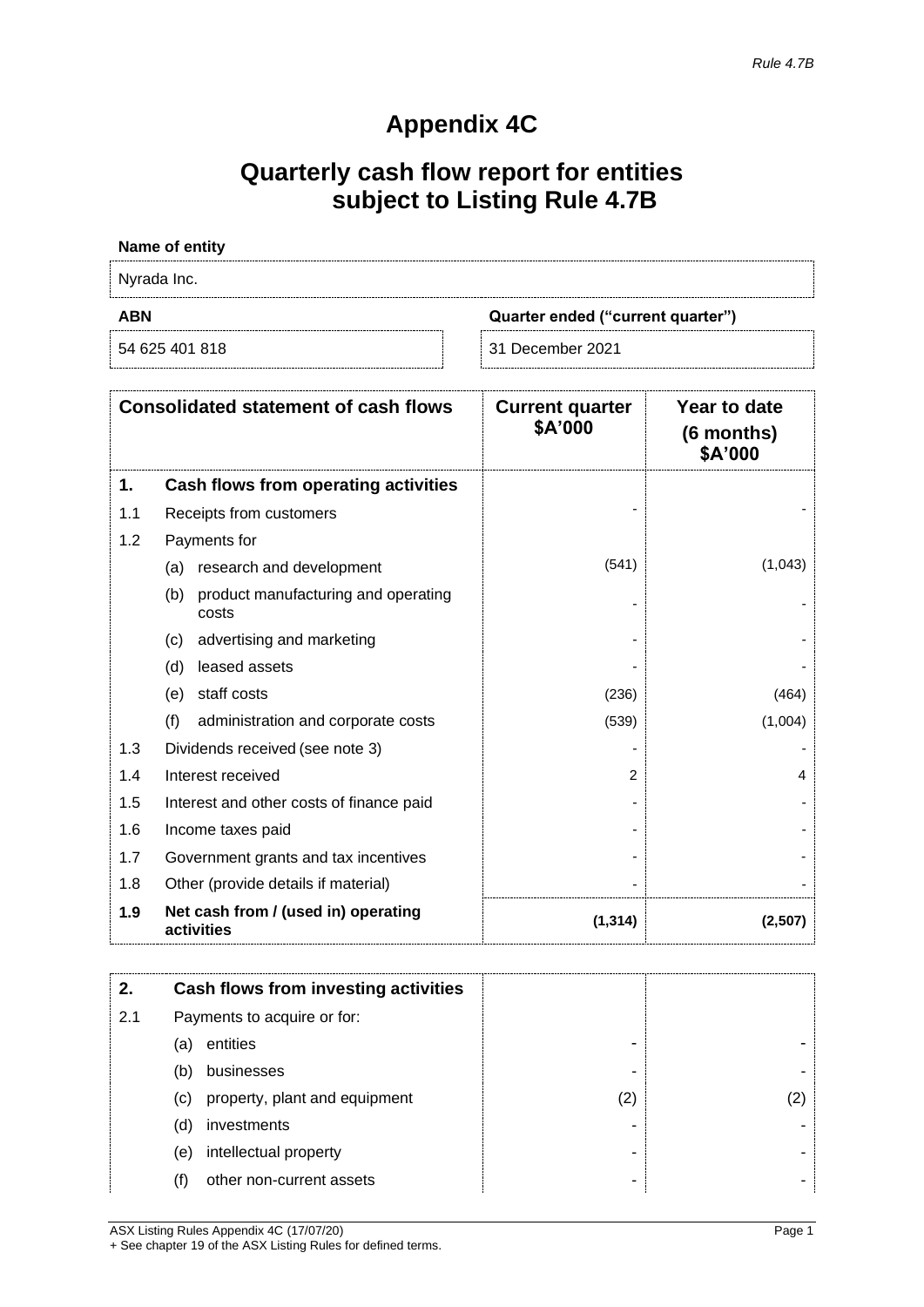| <b>Consolidated statement of cash flows</b> |                                                   | <b>Current quarter</b><br>\$A'000 | Year to date<br>(6 months)<br>\$A'000 |
|---------------------------------------------|---------------------------------------------------|-----------------------------------|---------------------------------------|
| 2.2                                         | Proceeds from disposal of:                        |                                   |                                       |
|                                             | entities<br>(a)                                   |                                   |                                       |
|                                             | (b)<br>businesses                                 |                                   |                                       |
|                                             | (c)<br>property, plant and equipment              |                                   |                                       |
|                                             | (d)<br>investments                                |                                   |                                       |
|                                             | intellectual property<br>(e)                      |                                   |                                       |
|                                             | (f)<br>other non-current assets                   |                                   |                                       |
| 2.3                                         | Cash flows from loans to other entities           |                                   |                                       |
| 2.4                                         | Dividends received (see note 3)                   |                                   |                                       |
| 2.5                                         | Other (provide details if material)               |                                   |                                       |
| 2.6                                         | Net cash from / (used in) investing<br>activities | (2)                               | (2)                                   |

| 3.   | <b>Cash flows from financing activities</b>                                                   |       |
|------|-----------------------------------------------------------------------------------------------|-------|
| 3.1  | Proceeds from issues of equity securities<br>(excluding convertible debt securities)          |       |
| 3.2  | Proceeds from issue of convertible debt<br>securities                                         |       |
| 3.3  | Proceeds from exercise of options                                                             |       |
| 3.4  | Transaction costs related to issues of<br>equity securities or convertible debt<br>securities | (224) |
| 3.5  | Proceeds from borrowings                                                                      |       |
| 3.6  | Repayment of borrowings                                                                       |       |
| 3.7  | Transaction costs related to loans and<br>borrowings                                          |       |
| 3.8  | Dividends paid                                                                                |       |
| 3.9  | Other (provide details if material)                                                           | (45)  |
| 3.10 | Net cash from / (used in) financing<br>activities                                             | (269) |

|     | Net increase / (decrease) in cash and<br>cash equivalents for the period |         |         |
|-----|--------------------------------------------------------------------------|---------|---------|
| 4.1 | Cash and cash equivalents at beginning of<br>period                      | 12,445  | 13,751  |
| 4.2 | Net cash from / (used in) operating<br>activities (item 1.9 above)       | (1,314) | (2,507) |
| 4.3 | Net cash from / (used in) investing activities<br>(item 2.6 above)       | (2)     | (2)     |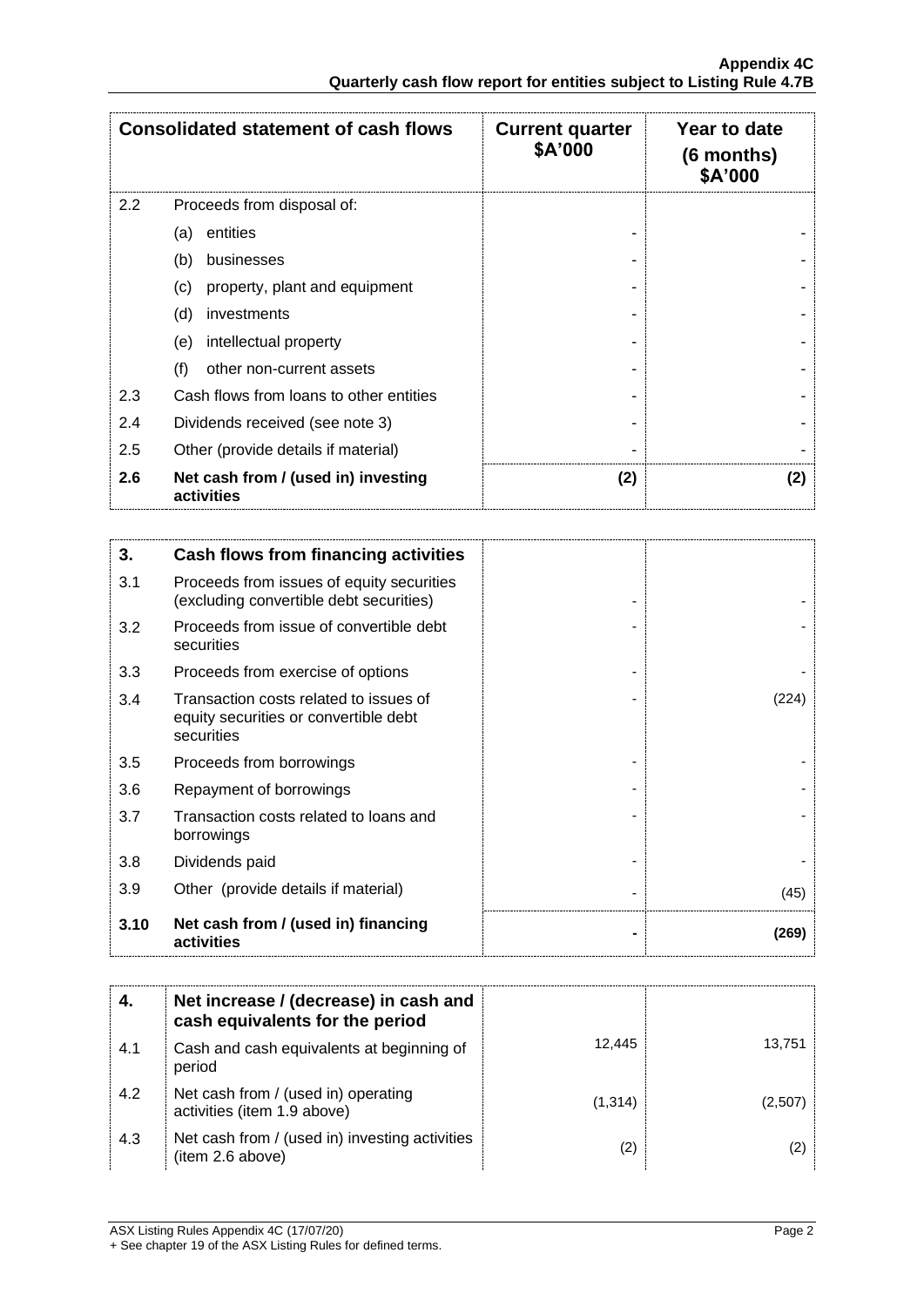| <b>Consolidated statement of cash flows</b> |                                                                     | <b>Current quarter</b><br>\$A'000 | Year to date<br>(6 months)<br>\$A'000 |
|---------------------------------------------|---------------------------------------------------------------------|-----------------------------------|---------------------------------------|
| 4.4                                         | Net cash from / (used in) financing activities<br>(item 3.10 above) |                                   | (269)                                 |
| 4.5                                         | Effect of movement in exchange rates on<br>cash held                | (24)                              | 132                                   |
| 4.6                                         | Cash and cash equivalents at end of<br>period                       | 11,105                            | 11,105                                |

| 5.  | Reconciliation of cash and cash<br>equivalents<br>at the end of the quarter (as shown in the<br>consolidated statement of cash flows) to the<br>related items in the accounts | <b>Current quarter</b><br>\$A'000 | <b>Previous quarter</b><br>\$A'000 |
|-----|-------------------------------------------------------------------------------------------------------------------------------------------------------------------------------|-----------------------------------|------------------------------------|
| 5.1 | <b>Bank balances</b>                                                                                                                                                          | 11,105                            | 12.445                             |
| 5.2 | Call deposits                                                                                                                                                                 |                                   |                                    |
| 5.3 | <b>Bank overdrafts</b>                                                                                                                                                        |                                   |                                    |
| 5.4 | Other (provide details)                                                                                                                                                       | ۰                                 |                                    |
| 5.5 | Cash and cash equivalents at end of<br>quarter (should equal item 4.6 above)                                                                                                  | 11,105                            | 12.445                             |

| 6.  | Payments to related parties of the entity and their<br>associates                                                                                           | <b>Current quarter</b><br><b>\$A'000</b> |
|-----|-------------------------------------------------------------------------------------------------------------------------------------------------------------|------------------------------------------|
| 6.1 | Aggregate amount of payments to related parties and their<br>associates included in item 1                                                                  | 162                                      |
| 6.2 | Aggregate amount of payments to related parties and their<br>associates included in item 2                                                                  |                                          |
|     | Note: if any amounts are shown in items 6.1 or 6.2, your quarterly activity report must include a description of, and an<br>explanation for, such payments. |                                          |

The amount at 6.1 includes Director fees and salary (including superannuation) for directors and related parties.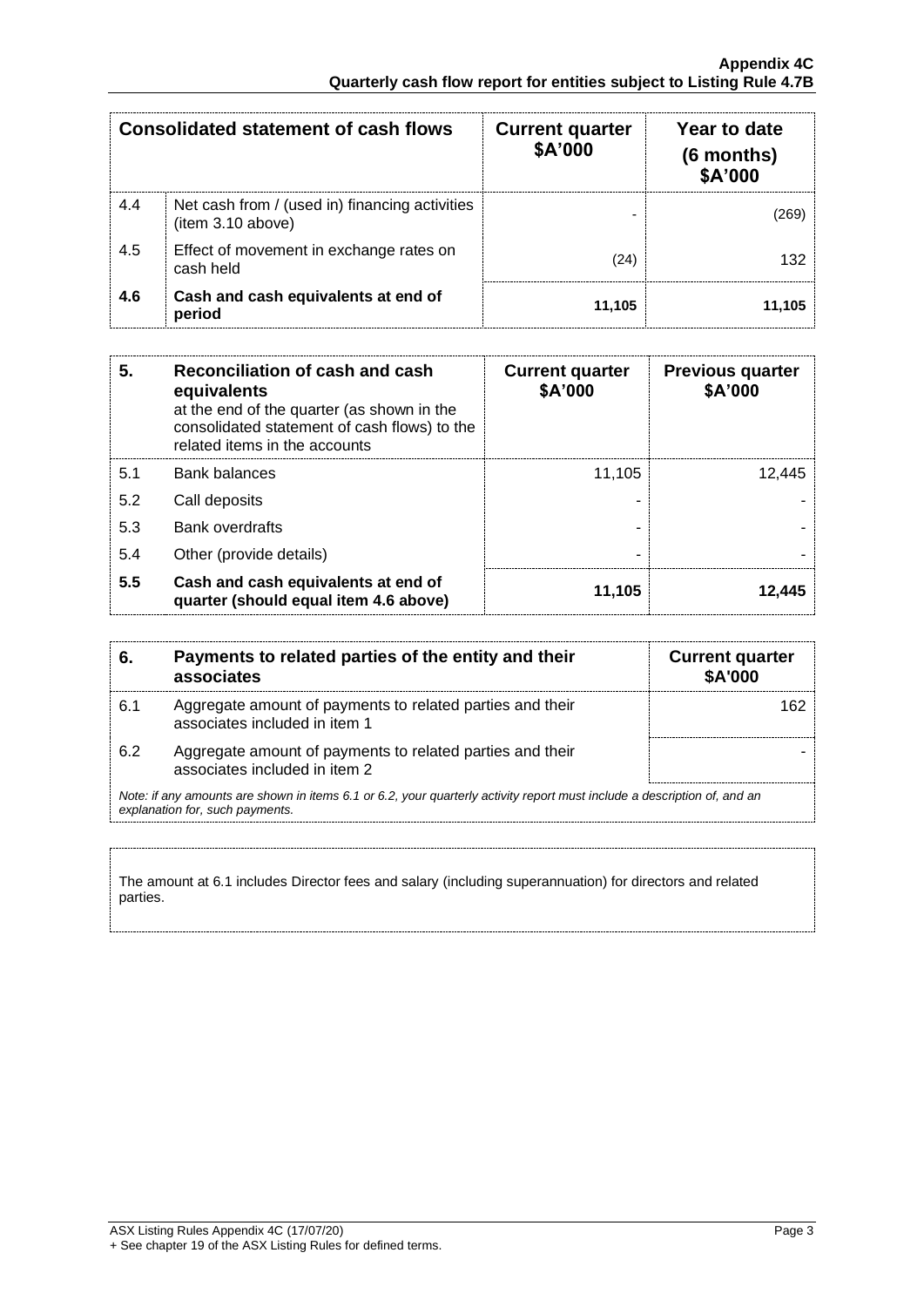| 7.                                                                                                                                                                                                                                                                                                                                                          | <b>Financing facilities</b><br>Note: the term "facility' includes all forms of financing<br>arrangements available to the entity.<br>Add notes as necessary for an understanding of the<br>sources of finance available to the entity. | <b>Total facility</b><br>amount at quarter<br>end<br>\$A'000 | Amount drawn at<br>quarter end<br>\$A'000 |
|-------------------------------------------------------------------------------------------------------------------------------------------------------------------------------------------------------------------------------------------------------------------------------------------------------------------------------------------------------------|----------------------------------------------------------------------------------------------------------------------------------------------------------------------------------------------------------------------------------------|--------------------------------------------------------------|-------------------------------------------|
| 7.1                                                                                                                                                                                                                                                                                                                                                         | Loan facilities                                                                                                                                                                                                                        |                                                              |                                           |
| 7.2                                                                                                                                                                                                                                                                                                                                                         | Credit standby arrangements                                                                                                                                                                                                            |                                                              |                                           |
| 7.3                                                                                                                                                                                                                                                                                                                                                         | Other (please specify)                                                                                                                                                                                                                 |                                                              |                                           |
| 7.4                                                                                                                                                                                                                                                                                                                                                         | <b>Total financing facilities</b>                                                                                                                                                                                                      |                                                              |                                           |
| 7.5                                                                                                                                                                                                                                                                                                                                                         | Unused financing facilities available at quarter end                                                                                                                                                                                   |                                                              |                                           |
| 7.6<br>Include in the box below a description of each facility above, including the lender, interest<br>rate, maturity date and whether it is secured or unsecured. If any additional financing<br>facilities have been entered into or are proposed to be entered into after quarter end,<br>include a note providing details of those facilities as well. |                                                                                                                                                                                                                                        |                                                              |                                           |
|                                                                                                                                                                                                                                                                                                                                                             |                                                                                                                                                                                                                                        |                                                              |                                           |

| 8.  |             | Estimated cash available for future operating activities                                                                                                                                                               | \$A'000  |
|-----|-------------|------------------------------------------------------------------------------------------------------------------------------------------------------------------------------------------------------------------------|----------|
| 8.1 |             | Net cash from / (used in) operating activities (item 1.9)                                                                                                                                                              | (1, 314) |
| 8.2 |             | Cash and cash equivalents at quarter end (item 4.6)                                                                                                                                                                    | 11,105   |
| 8.3 |             | Unused finance facilities available at quarter end (item 7.5)                                                                                                                                                          |          |
| 8.4 |             | Total available funding (item $8.2 +$ item $8.3$ )                                                                                                                                                                     | 11,105   |
| 8.5 | item 8.1)   | Estimated quarters of funding available (item 8.4 divided by                                                                                                                                                           | 8.5      |
|     |             | Note: if the entity has reported positive net operating cash flows in item 1.9, answer item 8.5 as "N/A". Otherwise, a<br>figure for the estimated quarters of funding available must be included in item 8.5.         |          |
| 8.6 |             | If item 8.5 is less than 2 quarters, please provide answers to the following questions:                                                                                                                                |          |
|     | 8.6.1       | Does the entity expect that it will continue to have the current level of net operating<br>cash flows for the time being and, if not, why not?                                                                         |          |
|     | Answer: N/A |                                                                                                                                                                                                                        |          |
|     | 8.6.2       | Has the entity taken any steps, or does it propose to take any steps, to raise further<br>cash to fund its operations and, if so, what are those steps and how likely does it<br>believe that they will be successful? |          |
|     | Answer: N/A |                                                                                                                                                                                                                        |          |
|     | 8.6.3       | Does the entity expect to be able to continue its operations and to meet its business<br>objectives and, if so, on what basis?                                                                                         |          |
|     | Answer: N/A |                                                                                                                                                                                                                        |          |
|     |             | Note: where item 8.5 is less than 2 quarters, all of questions 8.6.1, 8.6.2 and 8.6.3 above must be answered.                                                                                                          |          |
|     |             |                                                                                                                                                                                                                        |          |